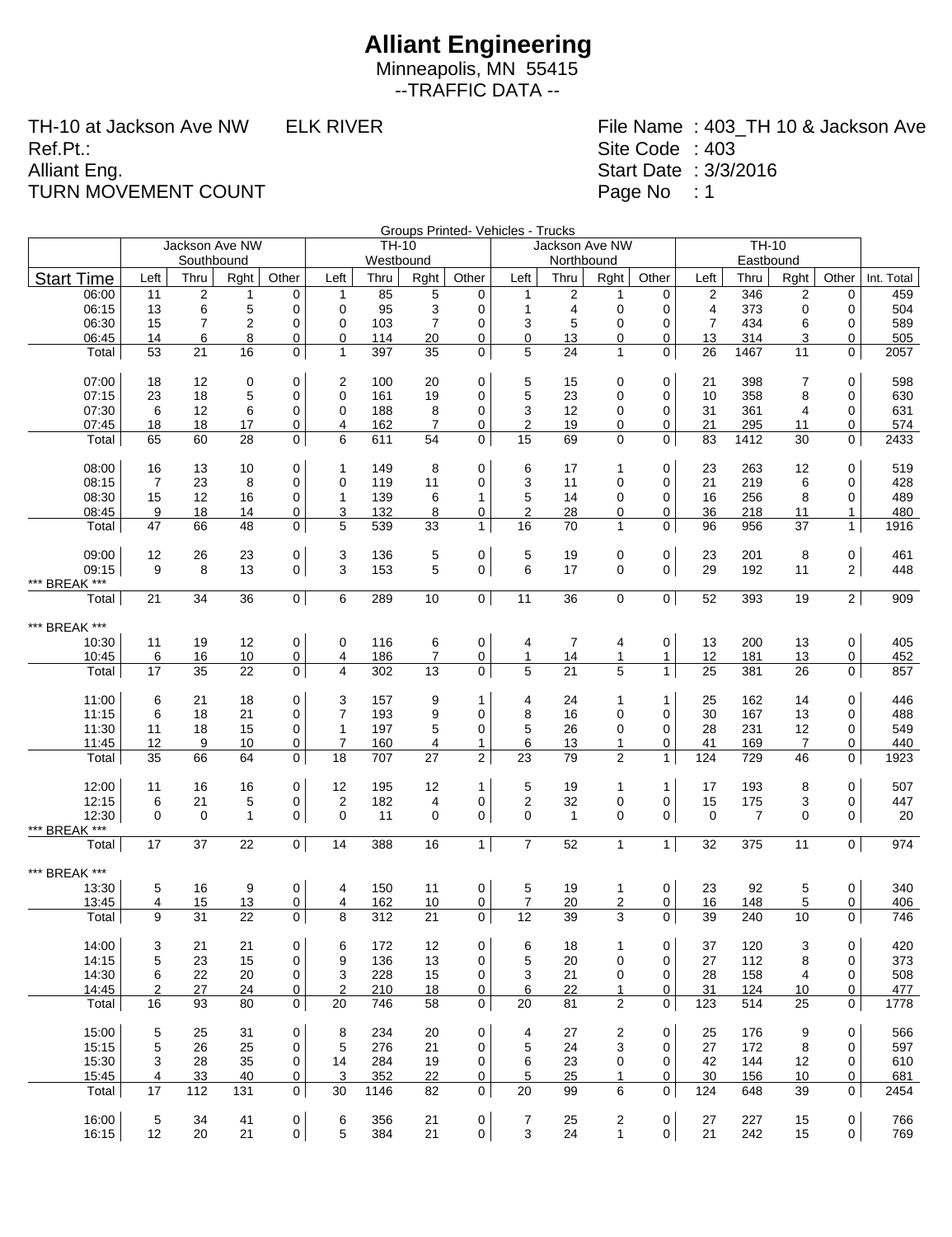Minneapolis, MN 55415 --TRAFFIC DATA --

TH-10 at Jackson Ave NW ELK RIVER Ref.Pt.: Alliant Eng. TURN MOVEMENT COUNT

|                    |      |                |                |                |      |           |      | Groups Printed- Vehicles - Trucks |                |                |                |             |      |      |      |                |            |
|--------------------|------|----------------|----------------|----------------|------|-----------|------|-----------------------------------|----------------|----------------|----------------|-------------|------|------|------|----------------|------------|
|                    |      | Jackson Ave NW |                |                |      | TH-10     |      |                                   |                | Jackson Ave NW |                |             |      |      |      |                |            |
|                    |      | Southbound     |                |                |      | Westbound |      |                                   |                | Northbound     |                |             |      |      |      |                |            |
| <b>Start Time</b>  | Left | Thru           | Rght           | Other          | Left | Thru      | Rght | Other                             | Left           | Thru           | Rght           | Other       | Left | Thru | Rght | Other          | Int. Total |
| 16:30              | 7    | 11             | 18             | 0              | 4    | 385       | 23   | $\mathbf 0$                       | 6              | 26             | 3              | $\Omega$    | 29   | 260  | 11   |                | 784        |
| 16:45              | 9    | 25             | 23             | 0              | 3    | 404       | 39   |                                   | 8              | 26             | 2              | 0           | 35   | 243  | 13   | 0              | 831        |
| Total              | 33   | 90             | 103            | $\overline{0}$ | 18   | 1529      | 104  | 1                                 | 24             | 101            | 8              | 0           | 112  | 972  | 54   | 1              | 3150       |
|                    |      |                |                |                |      |           |      |                                   |                |                |                |             |      |      |      |                |            |
| 17:00              | 13   | 23             | 21             | 0              |      | 388       | 32   | 0                                 | 4              | 27             |                | 0           | 28   | 219  | 11   | 0              | 774        |
| 17:15              |      | 18             | 18             | 0              | 2    | 355       | 37   | 0                                 | $\overline{2}$ | 22             | 0              | 0           | 18   | 200  | 16   |                | 696        |
| 17:30              | 6    | 12             | 13             |                | 5    | 373       | 18   | 0                                 | 11             | 25             |                |             | 19   | 180  | 18   |                | 682        |
| 17:45              | 10   | 18             | 12             | 0              | 3    | 316       | 21   | 0                                 | 6              | 29             | 0              | 0           | 29   | 189  | 19   | 0              | 652        |
| Total              | 36   | 71             | 64             | $\mathbf 0$    | 17   | 1432      | 108  | 0                                 | 23             | 103            | $\overline{2}$ | $\mathbf 0$ | 94   | 788  | 64   | 2 <sup>1</sup> | 2804       |
|                    |      |                |                |                |      |           |      |                                   |                |                |                |             |      |      |      |                |            |
| <b>Grand Total</b> | 366  | 716            | 636            | $\mathbf 0$    | 147  | 8398      | 561  | 5                                 | 181            | 774            | 31             | 3           | 930  | 8875 | 372  | 6              | 22001      |
| Apprch %           | 21.3 | 41.7           | 37             | 0              | 1.6  | 92.2      | 6.2  | 0.1                               | 18.3           | 78.3           | 3.1            | 0.3         | 9.1  | 87.2 | 3.7  | 0.1            |            |
| Total %            | 1.7  | 3.3            | 2.9            | 0              | 0.7  | 38.2      | 2.5  | 0                                 | 0.8            | 3.5            | 0.1            | 0           | 4.2  | 40.3 | 1.7  | 0              |            |
| Vehicles           | 357  | 710            | 623            | 0              | 146  | 8078      | 548  | 5                                 | 179            | 770            | 31             | 3           | 913  | 8583 | 366  | 6              | 21318      |
| % Vehicles         | 97.5 | 99.2           | 98             | 0              | 99.3 | 96.2      | 97.7 | 100                               | 98.9           | 99.5           | 100            | 100         | 98.2 | 96.7 | 98.4 | 100            | 96.9       |
| <b>Trucks</b>      | 9    | 6              | 13             | 0              |      | 320       | 13   | $\mathbf 0$                       | $\overline{2}$ | 4              | 0              | $\Omega$    | 17   | 292  | 6    | 0              | 683        |
| % Trucks           | 2.5  | 0.8            | $\overline{2}$ | 0              | 0.7  | 3.8       | 2.3  | 0                                 | 1.1            | 0.5            | 0              | 0           | 1.8  | 3.3  | 1.6  | 0              | 3.1        |
|                    |      |                |                |                |      |           |      |                                   |                |                |                |             |      |      |      |                |            |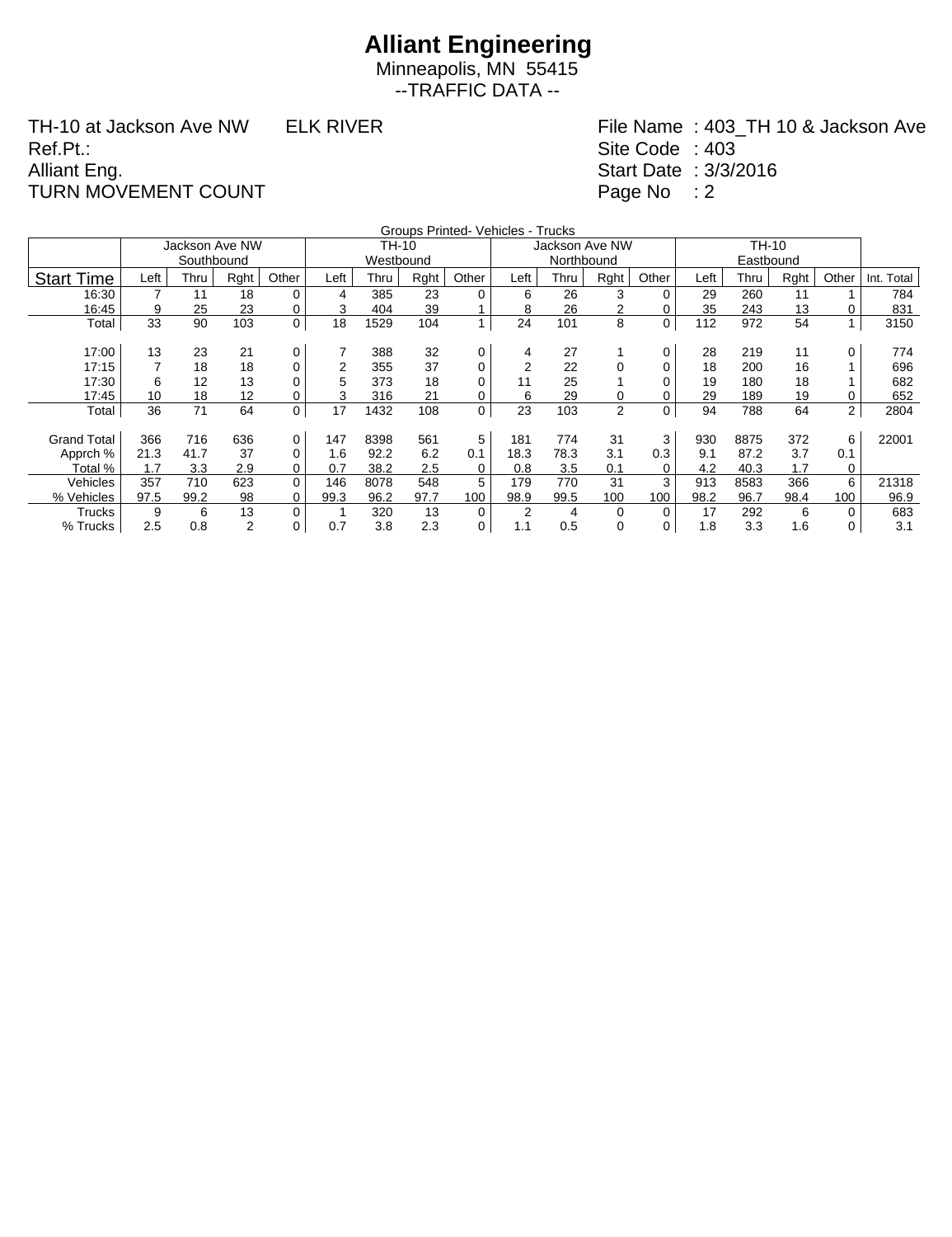Minneapolis, MN 55415 --TRAFFIC DATA --

TH-10 at Jackson Ave NW ELK RIVER Ref.Pt.: Alliant Eng. TURN MOVEMENT COUNT

|                                                      |            |      |        | Jackson Ave NW |            | TH-10    |           |      |       |            |      | Jackson Ave NW |            |          |            |      |      | TH-10 |           |            |            |  |  |  |
|------------------------------------------------------|------------|------|--------|----------------|------------|----------|-----------|------|-------|------------|------|----------------|------------|----------|------------|------|------|-------|-----------|------------|------------|--|--|--|
|                                                      | Southbound |      |        |                |            |          | Westbound |      |       |            |      |                | Northbound |          |            |      |      |       | Eastbound |            |            |  |  |  |
| <b>Start Time</b>                                    | ∟eft '     | Thru | Raht I | Other          | App. Total | Left     | Thru      | Raht | Other | App. Total | ∟eft | Thru           | Raht       | Other    | App. Total | Left | Thru | Raht  | Other     | App. Total | Int. Total |  |  |  |
| Peak Hour Analysis From 06:00 to 11:45 - Peak 1 of 1 |            |      |        |                |            |          |           |      |       |            |      |                |            |          |            |      |      |       |           |            |            |  |  |  |
| Peak Hour for Entire Intersection Begins at 07:00    |            |      |        |                |            |          |           |      |       |            |      |                |            |          |            |      |      |       |           |            |            |  |  |  |
| 07:00                                                | 18         | 12   |        |                | 30         |          | 100       | 20   |       | 122        |      | 15             |            |          | 20         | 21   | 398  |       |           | 426        | 598        |  |  |  |
| 07:15                                                | 23         | 18   | 5      |                | 46         | 0        | 161       | 19   | 0     | 180        | 5    | 23             |            |          | 28         | 10   | 358  | 8     | 0         | 376        | 630        |  |  |  |
| 07:30                                                | 6          | 12   | 6      |                | 24         | $\Omega$ | 188       | 8    |       | 196        | 3    | 12             |            |          | 15         | 31   | 361  |       | 0         | 396        | 631        |  |  |  |
| 07:45                                                | 18         | 18   | 17     |                | 53         | 4        | 162       |      |       | 173        |      | 19             |            |          | 21         | 21   | 295  |       | 0         | 327        | 574        |  |  |  |
| <b>Total Volume</b>                                  | 65         | 60   | 28     |                | 153        | 6.       | 611       | 54   |       | 671        | 15   | 69             |            |          | 84         | 83   | 1412 | 30    | 0         | 1525       | 2433       |  |  |  |
| % App. Total                                         | 42.5       | 39.2 | 18.3   |                |            | 0.9      | 91.1      | 8    |       |            | 17.9 | 82.1           |            | $\Omega$ |            | 5.4  | 92.6 |       | $\Omega$  |            |            |  |  |  |
| PHF                                                  | .707       | .833 | .412   | .000           | 722        | .375     | .813      | .675 | .000  | .856       | .750 | .750           | .000       | .000     | .750       | .669 | .887 | .682  | .000      | .895       | .964       |  |  |  |